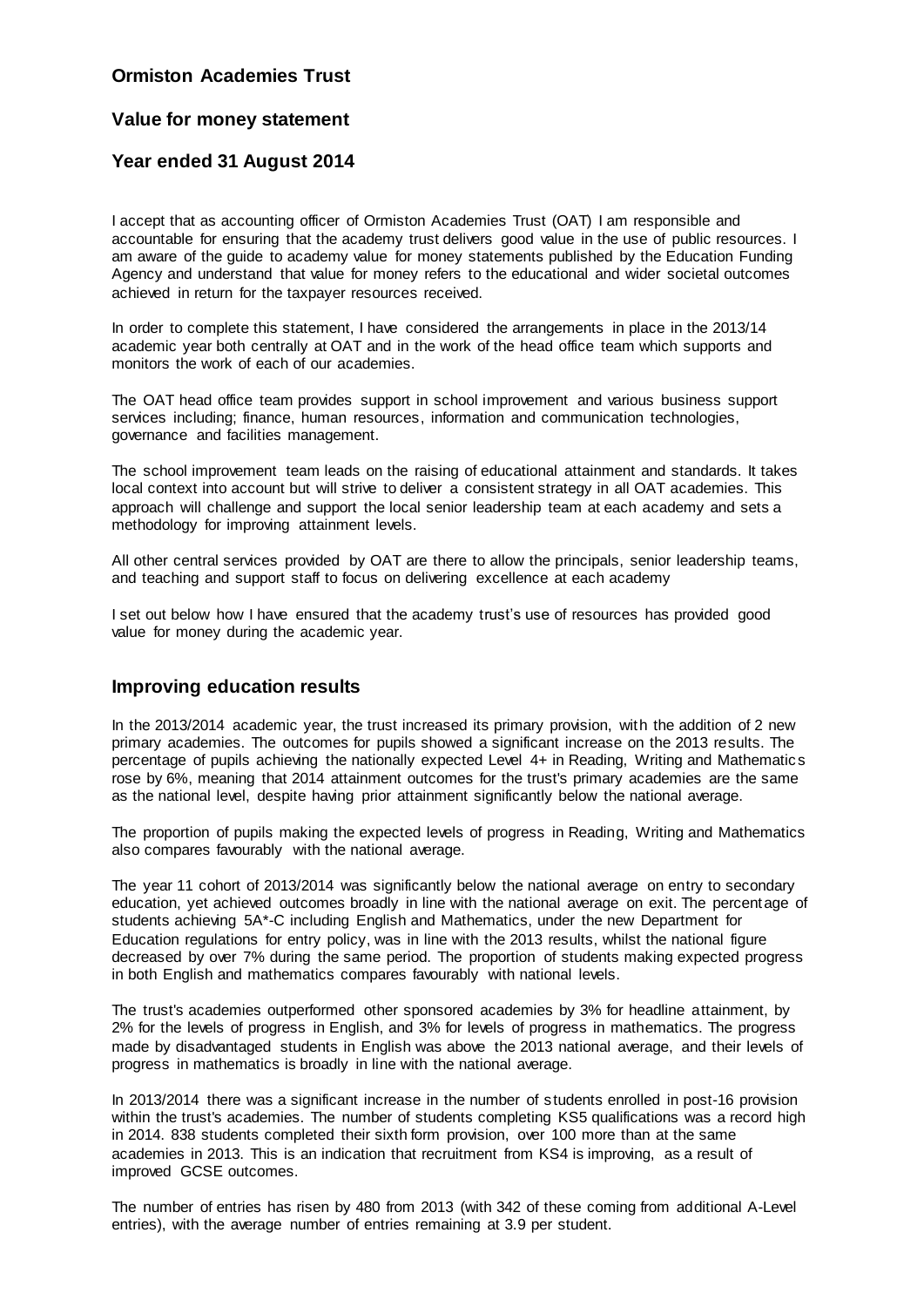The percentage of A-Level students achieving 3 x AAB grades in at least 2 facilitating subjects has increased from a low starting point, as has the number achieving this threshold in 3 facilitating subjects. The average points score per A-Level entry has increased, with attainment at the end of Year 13 being broadly in line with the national average despite their prior attainment from KS4 commonly being below the national levels.

There has been a significant investment in the quality of post-16 provision. A post-16 network of sixth form leaders has been created, and its impact has been significant in terms of outcomes for students in 2014. Additionally an Access Champion post has been created to increase the number of students applying to, and studying at, the top universities in the UK.

#### **Financial governance and oversight**

Overall responsibility for the financial governance and oversight of the trust and its academies lies with the trust board. This responsibility has been delegated to the audit committee.

The local governing body of each academy approves their budget each year and monitors regular financial and management information. This is also reviewed by the OAT audit committee to ensure that income and expenditure are in line with budget.

Regional Finance Directors have been appointed to assist the academies within the group with advice and guidance on day to day activities.

The trust has appointed Mazars as internal auditors. The internal audit team reviews key financial policies, systems and procedures using a programme of work agreed in advance with the audit committee. It presents termly reports on compliance to the finance and general purposes committee for each academy and also to the OAT audit committee.

## **Better purchasing**

OAT has use centralised procurement to achieve value for money in key areas of expenditure. For example framework contracts are in place for ICT and capital works, to minimise the administrative burden and maximise the financial benefits for our academies.

OAT also procures other services centrally including; insurances, financial accounting software & support, budgeting software, estates and asset management software, internal audit services, external audit services, legal services, web services and utilities.

This secures economies of scale and discounted prices for the academies in the trust. The tender processes for these services are managed centrally by OAT.

#### **Maximising income generation**

The trust explores every opportunity to generate income through the use of facilities and assets at each academy. All additional income generated is used to provide additional opportunities for pupils in our academies.

#### **Reviewing controls and managing risks**

Overall responsibility for the review of controls and the management of risks lies with the trust board. This responsibility has been delegated to the audit committee.

Individual academies are responsible for reviewing their own controls through their local governing body and finance and general purpose committee. The academies are supported in this by the internal auditors and the role of the regional finance directors.

Each academy has its own risk register and there is also a central risk register for OAT. These risk registers are working documents which are revised on a regular basis.